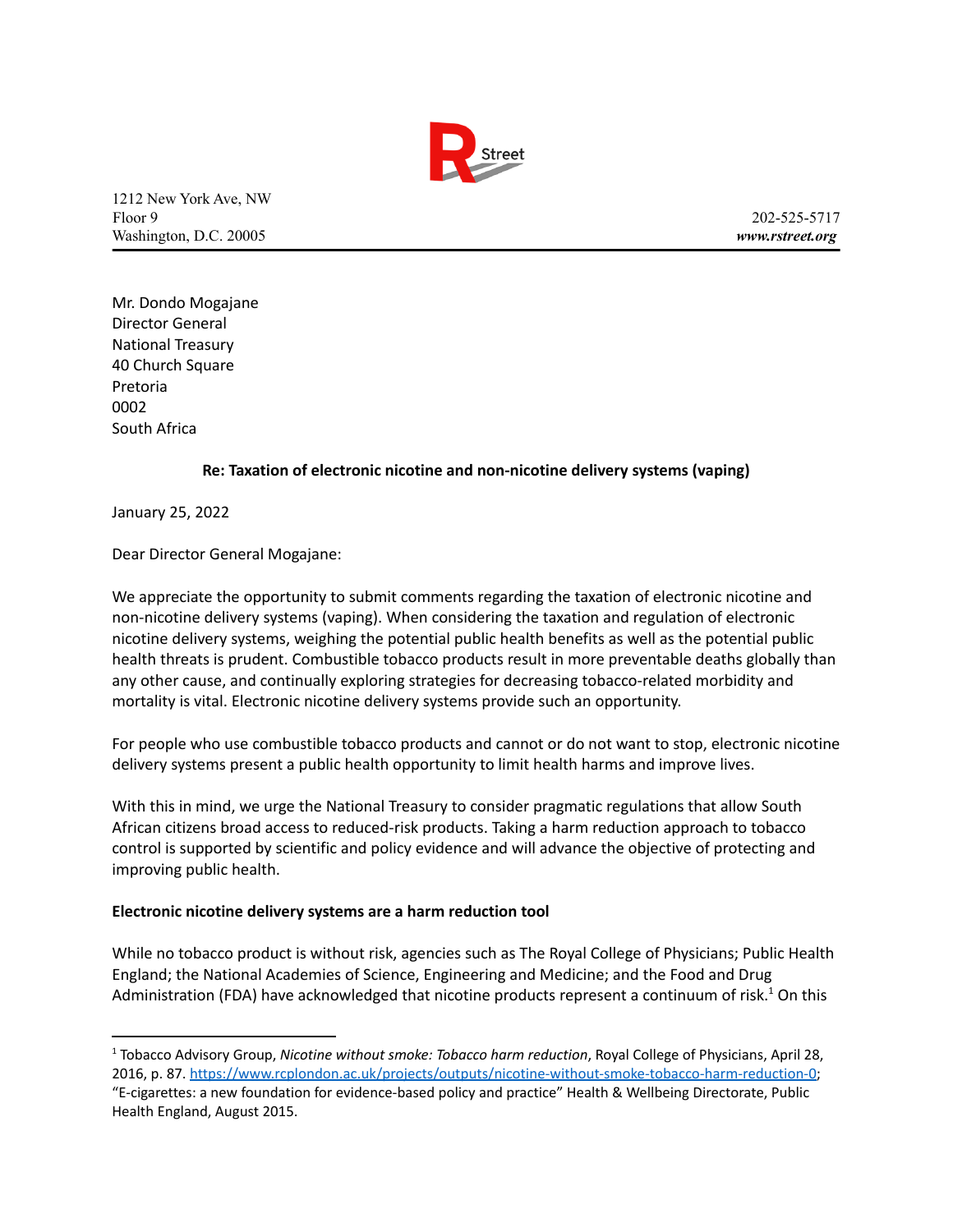continuum, e-cigarettes and heated tobacco products represent a lower risk, similar to traditional nicotine replacement therapies, and combustible cigarettes present the highest risk to health. By eliminating the combustion process, electronic nicotine delivery systems produce lower quantities of most potentially harmful substances than combustible cigarettes.<sup>2</sup> It is important to recognize that nicotine, although addictive, is not the component of combustible cigarettes that causes most of the health harms associated with smoking.<sup>3</sup> Although nicotine may not be entirely benign, in isolation from combustion, its health effects are relatively insignificant, especially for current smokers.

In the United States, the FDA has recognized that electronic nicotine delivery systems can play a role in the tobacco control landscape. On April 30, 2019, the FDA granted IQOS, a heated tobacco product, marketing authorization through its Premarket Tobacco Product Authorization (PMTA) pathway.<sup>4</sup> Then, on July 7, 2020, the FDA granted IQOS Modified-Risk Tobacco Product (MRTP) authorization, signifying that it represents a reduced level of exposure to harmful chemicals found in combustible cigarette smoke.<sup>5</sup> To receive these authorizations, IQOS had to meet rigorous standards established by the PMTA and MRTP pathways, including being deemed "appropriate for the protection of public health." The "appropriate for the protection of public health" determination is made with respect to the risks and benefits the product presents to the populations as a whole, including users and nonusers of the tobacco product.<sup>6</sup> Specifically, the FDA had to consider "the increased or decreased likelihood that existing users of tobacco products will stop using such products" and "the increased or decreased likelihood that those who do not use tobacco products will start using such products."<sup>7</sup> Since the marketing authorization of IQOS, the FDA has also granted a PMTA to a second electronic nicotine delivery system, Vuse Solo.<sup>8</sup>

[https://assets.publishing.service.gov.uk/government/uploads/system/uploads/attachment\\_data/file/454517/Eciga](https://assets.publishing.service.gov.uk/government/uploads/system/uploads/attachment_data/file/454517/Ecigarettes_a_firm_foundation_for_evidence_based_policy_and_practice.pdf) [rettes\\_a\\_firm\\_foundation\\_for\\_evidence\\_based\\_policy\\_and\\_practice.pdf;](https://assets.publishing.service.gov.uk/government/uploads/system/uploads/attachment_data/file/454517/Ecigarettes_a_firm_foundation_for_evidence_based_policy_and_practice.pdf) "Public Health Consequences of E-cigarettes," The National Academies of Science, Engineering and Medicine, 2018.

[http://nationalacademies.org/hmd/reports/2018/public-health-consequences-of-e-cigarettes.aspx;](http://nationalacademies.org/hmd/reports/2018/public-health-consequences-of-e-cigarettes.aspx) U.S. Food and Drug Administration, "FDA announces comprehensive regulatory plan to shift trajectory of tobacco-related disease," U.S. Department of Health and Human Services, July 27, 2017.

[https://www.fda.gov/NewsEvents/Newsroom/PressAnnouncements/ucm568923.htm.](https://www.fda.gov/NewsEvents/Newsroom/PressAnnouncements/ucm568923.htm)

<sup>2</sup> David J. K. Balfour, et al. "Balancing Consideration of the Risks and Benefits of E-Cigarettes," *American Journal of Public Health* (September 2021) pp. 1661-1672. [https://doi.org/10.2105/AJPH.2021.306416.](https://doi.org/10.2105/AJPH.2021.306416)

<sup>&</sup>lt;sup>3</sup> U.S. Food and Drug Administration, "Nicotine Is Why Tobacco Products Are Addictive," U.S. Department of Health and Human Services, Aug. 19, 2021. [https://www.fda.gov/tobacco-products/health-effects-tobacco-use/nicotine](https://www.fda.gov/tobacco-products/health-effects-tobacco-use/nicotine%20%20%20why-tobacco-products-are-addictive) [why-tobacco-products-are-addictive.](https://www.fda.gov/tobacco-products/health-effects-tobacco-use/nicotine%20%20%20why-tobacco-products-are-addictive)

<sup>4</sup> U.S. Food and Drug Administration, "FDA permits sale of IQOS Tobacco Heating System through premarket tobacco product application pathway," U.S. Department of Health and Human Services, April 30, 2019. [https://www.fda.gov/news-events/press-announcements/fda-permits-sale-iqos-tobacco-heating-system-through](https://www.fda.gov/news-events/press-announcements/fda-permits-sale-iqos-tobacco-heating-system-through-premarket-tobacco-product-application-pathway)[premarket-tobacco-product-application-pathway.](https://www.fda.gov/news-events/press-announcements/fda-permits-sale-iqos-tobacco-heating-system-through-premarket-tobacco-product-application-pathway)

<sup>&</sup>lt;sup>5</sup> U.S. Food and Drug Administration, "FDA Authorizes Marketing of IQOS Tobacco Heating System with 'Reduced Exposure' Information," U.S. Department of Health and Human Services, July 7, 2020. [https://www.fda.gov/news](https://www.fda.gov/news-)[events/press-announcements/fda-authorizes-marketing-iqos-tobacco-heating-system-reduced-exposure](https://www.fda.gov/news-events/press-announcements/fda-authorizes-marketing-iqos-tobacco-heating-system-reduced-exposure-information)[information.](https://www.fda.gov/news-events/press-announcements/fda-authorizes-marketing-iqos-tobacco-heating-system-reduced-exposure-information)

<sup>6</sup> U.S. Food and Drug Administration, "Section 910 of the Federal Food, Drug, and Cosmetic Act - Application for Review of Certain Tobacco Products," U.S. Department of Health and Human Services, last accessed Jan. 24, 2021. [https://www.fda.gov/tobacco-products/rules-regulations-and-guidance/section-910-federal-food-drug-and](https://www.fda.gov/tobacco-products/rules-regulations-and-guidance/section-910-federal-food-drug-and%20cosmetic-act-application-review-certain-tobacco-products) [cosmetic-act-application-review-certain-tobacco-products.](https://www.fda.gov/tobacco-products/rules-regulations-and-guidance/section-910-federal-food-drug-and%20cosmetic-act-application-review-certain-tobacco-products)

 $<sup>7</sup>$  Ibid.</sup>

<sup>&</sup>lt;sup>8</sup> U.S. Food and Drug Administration, "FDA Permits Marketing of E-Cigarette Products, Marking First Authorization of Its Kind by the Agency," U.S. Department of Health and Human Services, Oct. 12, 2021.

[https://www.fda.gov/news-events/press-announcements/fda-permits-marketing-e-cigarette-products-marking](https://www.fda.gov/news-events/press-announcements/fda-permits-marketing-e-cigarette-products-marking-)[first-authorization-its-kind-agency](https://www.fda.gov/news-events/press-announcements/fda-permits-marketing-e-cigarette-products-marking-first-authorization-its-kind-agency).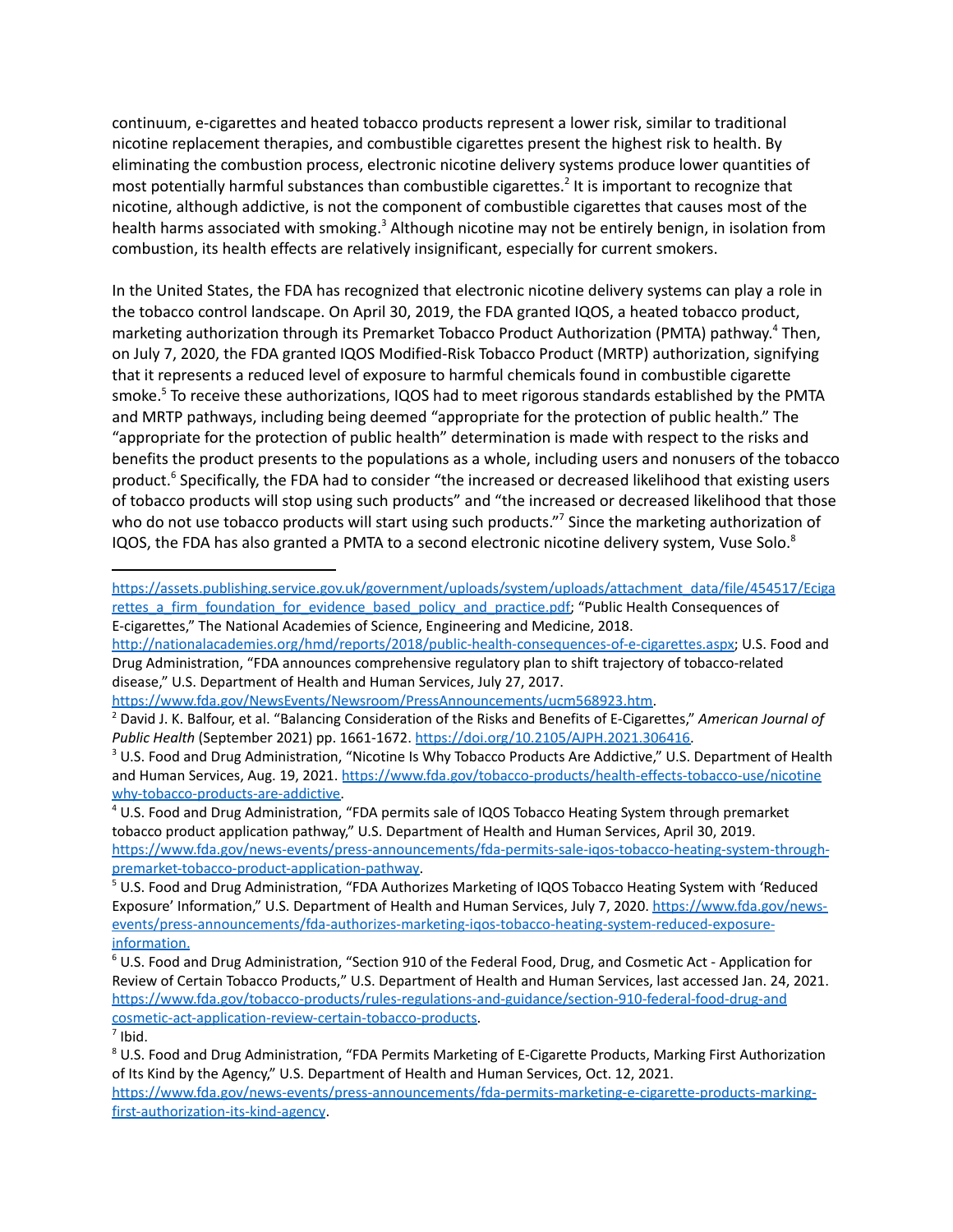While there are pharmaceutical products available to help people quit smoking, they have relatively low success rates.<sup>9</sup> A Cochrane Review of the evidence supporting electronic nicotine delivery systems for smoking cessation found, with moderate certainty, that electronic cigarettes with nicotine increase quit rates compared to nicotine replacement therapy.<sup>10</sup> Additionally, public health modeling suggests that electronic nicotine delivery system uptake has led to more rapid declines in smoking rates than in the years prior to their introduction.<sup>11</sup> In the United States and United Kingdom, use of e-cigarettes as a quitting aid has outpaced use of traditional quit methods (varenicline, nicotine replacement therapies and counseling) and demonstrates a higher degree of success.<sup>12</sup> Furthermore, a randomized trial of smokers showed that those who used e-cigarettes as a cessation device achieved sustained abstinence at roughly twice the rate of smokers who used nicotine replacement therapy.<sup>13</sup>

In Japan, heated tobacco products have contributed to a dramatic decline in cigarette purchases.<sup>14</sup> In three years, cigarette sales have decreased by 31 percent, from 109.2 billion sticks in 2016 to 75.5 billion sticks in 2019.<sup>15</sup> Analysts at Citi Group attribute this disruption of the cigarette market to heated tobacco products. 16

When properly regulated and integrated into a comprehensive tobacco control strategy, electronic nicotine delivery systems can contribute to dramatic decreases in smoking rates.

## **Adopt risk-proportionate regulation of electronic nicotine delivery systems**

When considering the regulation of electronic nicotine delivery systems, keeping their harm reduction benefits in mind is paramount. One way to do this is to adopt risk-proportionate regulations. For tobacco products, this entails subjecting the most harmful products, combustible cigarettes, to the most arduous

<sup>9</sup> Gary Green, "Nicotine Replacement Therapy for Smoking Cessation," *American Family Physician*, 92:1 (2015) pp. 24A-B. <https://www.aafp.org/afp/2015/0701/od1.html>.

 $10$  Jamie Hartmann-Boyce et al., "Electronic cigarettes for smoking cessation," Cochrane Library, Sept. 14, 2021. [https://www.cochranelibrary.com/cdsr/doi/10.1002/14651858.CD010216.pub6/full.](https://www.cochranelibrary.com/cdsr/doi/10.1002/14651858.CD010216.pub6/full)

 $11$  David T. Levy et al., "Examining the relationship of vaping to smoking initiation among US youth and young adults: a reality check," *Tobacco Control* (2018). <https://www.ncbi.nlm.nih.gov/pubmed/30459182>.

 $12$  "E-cigarettes: a new foundation for evidence-based policy and practice," Public Health England (2015). [https://assets.publishing.service.gov.uk/government/uploads/system/uploads/attachment\\_data/file/454517/Ecig](https://assets.publishing.service.gov.uk/government/uploads/system/uploads/attachment_data/file/454517/Ecigarettes_a_firm_foundation_for_evidence_based_policy_and_practice.pdf) [arettes\\_a\\_firm\\_foundation\\_for\\_evidence\\_based\\_policy\\_and\\_practice.pdf](https://assets.publishing.service.gov.uk/government/uploads/system/uploads/attachment_data/file/454517/Ecigarettes_a_firm_foundation_for_evidence_based_policy_and_practice.pdf); Shu-Hong Zhu et al., "E-cigarette use and associated changes in population smoking cessation: evidence from US current population surveys," *The BMJ* 358, j3262 (July 26, 2017). <https://www.bmj.com/content/358/bmj.j3262>.

<sup>13</sup> Peter Hajek et al*.*, "A Randomized Trial of E-Cigarettes versus Nicotine-Replacement Therapy," *The New England Journal of Medicine* 380 (2019), pp. 629-37. <https://www.nejm.org/doi/full/10.1056/nejmoa1808779>.

<sup>14</sup> K. Michael Cummings, et al. "What Is Accounting for the Rapid Decline in Cigarette Sales in Japan?" *International Journal of Environmental Research and Public Health*. May 20, 2020; 17(10):3570. [https://www.ncbi.nlm.nih.gov/pmc/articles/PMC7277739.](https://www.ncbi.nlm.nih.gov/pmc/articles/PMC7277739)

<sup>&</sup>lt;sup>15</sup> "Japanese Domestic Cigarette Sales Results for December 2016 (Preliminary Report)," Japan Tobacco Inc., Jan. 20, 2017. [https://www.jt.com/media/news/2017/pdf/20170120\\_02.pdf;](https://www.jt.com/media/news/2017/pdf/20170120_02.pdf) "Japanese Domestic Cigarette Sales Results for December 2019 (Preliminary Report)," Japan Tobacco Inc., Jan. 22, 2020. [https://www.jt.com/media/news/2020/pdf/20200122\\_E01.pdf](https://www.jt.com/media/news/2020/pdf/20200122_E01.pdf).

<sup>16</sup> "Citi upgrades Philip Morris, downgrades BTI in 'new world' of Tobacco," *The Fly*, Feb. 28, 2018.

[https://thefly.com/landingPageNews.php?id=2691422&headline=PM;BTI-Citi-upgrades-Philip-Morris](https://thefly.com/landingPageNews.php?id=2691422&headline=PM;BTI-Citi-upgrades-Philip-Morris-%20%20%20%20%20%20%20%20%20%20%20%20%20%20%20%20%20%20%20%20%20%20%20%20%20%20%20downgrades-BTI-in-new-world-of-Tobacco)[downgrades-BTI-in-new-world-of-Tobacco.](https://thefly.com/landingPageNews.php?id=2691422&headline=PM;BTI-Citi-upgrades-Philip-Morris-%20%20%20%20%20%20%20%20%20%20%20%20%20%20%20%20%20%20%20%20%20%20%20%20%20%20%20downgrades-BTI-in-new-world-of-Tobacco)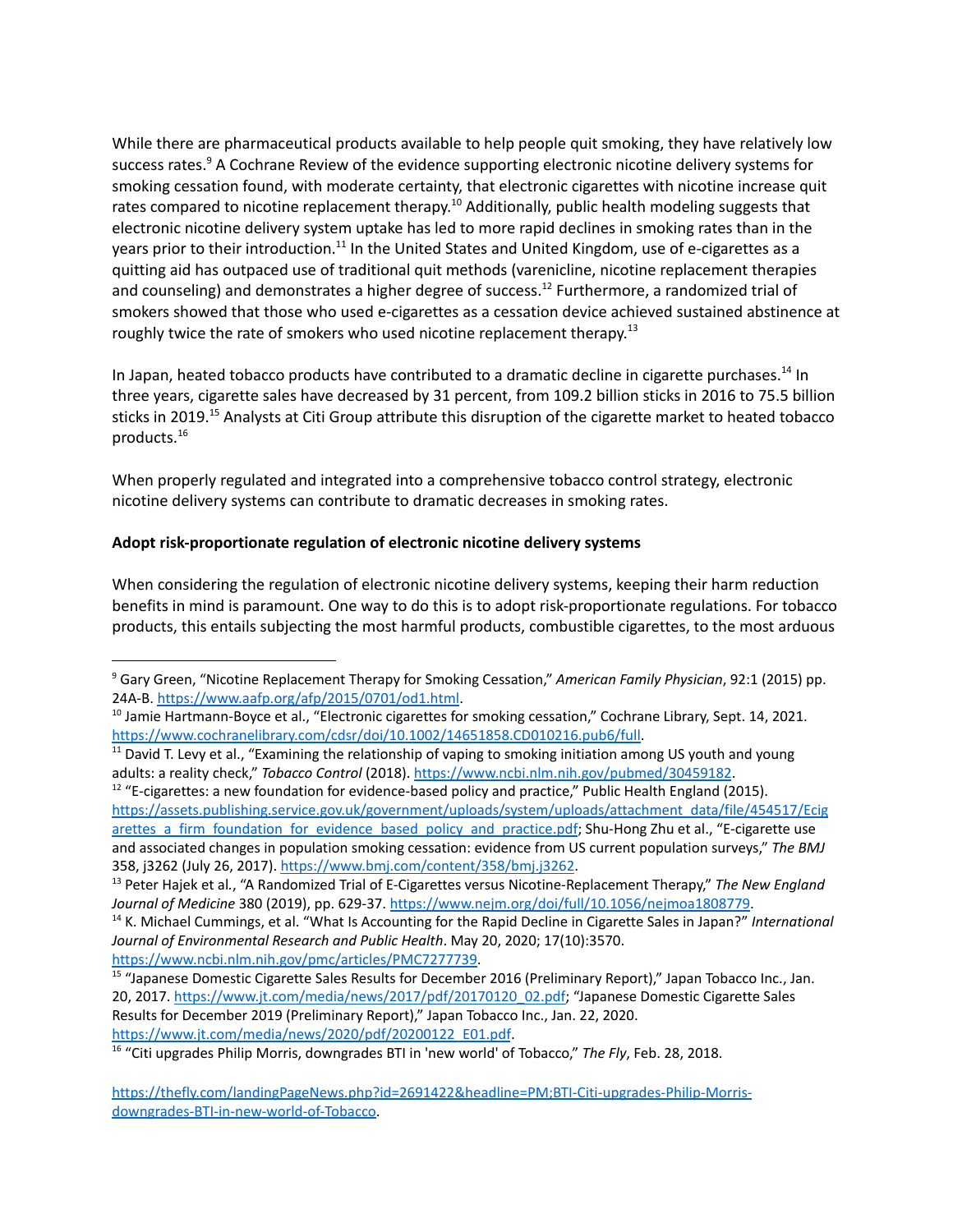and restrictive regulations and taking a more permissive approach with lower-risk products. Taking this approach aims to encourage people to transition from higher-risk products to lower-risk products. In the case of taxation, risk-proportionate regulation would tax electronic nicotine delivery systems at a lower level than combustible cigarettes.

Traditional tobacco control measures and harm reduction strategies need not be at odds. Considering ways to incorporate risk-proportionate regulation into a larger tobacco control plan is one way to ensure the safety of the public, allow adult smokers access to reduced-risk products and discourage uptake by adolescents. Risk-proportionate regulation supports the goal of displacing combustible cigarettes and incentivizes people to move away from more harmful products.

Furthermore, predictions show that proper regulation of tobacco products, including regulation of electronic nicotine delivery systems, can lead to decreased cigarette and e-cigarette use and increased quality-adjusted life years over time.<sup>17</sup> A modeling study that applied various forms of regulatory approaches, including public health campaigns, taxation and electronic nicotine delivery system availability, demonstrated that a combination of these approaches would decrease cigarette and e-cigarette consumption by approximately 5 to 10 percent by 2060.<sup>18</sup>

Adopting a more progressive approach to tobacco control, one that incorporates tobacco harm reduction, is advised by many tobacco policy experts. In October 2018, 72 experts wrote the director general of the World Health Organization calling for the adoption of a progressive approach to tobacco harm reduction to support the Sustainable Development Goals.<sup>19</sup>

## **Protecting Public Health**

Applying risk-proportionate regulation incentivizes new technologies and safer products to evolve in the marketplace, which has the potential to improve the health and welfare of those who cannot or do not want to quit combustible cigarettes. It is estimated that if only 10 percent of current smokers substituted e-cigarettes over the next 10 years, it would save up to 6 million lives by 2100.<sup>20</sup>

Regulating electronic nicotine delivery systems identically to combustible cigarettes discourages current smokers from switching to less harmful products, perpetuating the health harms caused by combustible cigarettes. However, when risk-proportionate regulations and policies that reflect the reduced harm of electronic nicotine delivery systems are promulgated, governments can significantly decrease the burden of disease that combustible cigarettes impose on society.

One thing is certain: improving and protecting public health is paramount. Recognizing the potential electronic nicotine delivery systems offer for mitigating the risks associated with combustible cigarette use is vital to expanding the tobacco control landscape. We encourage you to consider policies that

 $18$  Ibid.  $17$  Thi Thanh Tra Doan et al., "Evaluating smoking control policies in the e-cigarette era: a modelling study," *Tobacco Control* 29:5 (Sept. 4, 2019). <https://tobaccocontrol.bmj.com/content/tobaccocontrol/29/5/522.full.pdf>.

 $19$  "Letter from seventy-two specialists in nicotine science, policy and practice," Oct. 1, 2018. [https://clivebates.com/documents/WHOCOP8LetterOctober2018.pdf.](https://clivebates.com/documents/WHOCOP8LetterOctober2018.pdf)

<sup>20</sup> David T. Levy et al., "Potential deaths averted in USA by replacing cigarettes with e-cigarettes," *Tobacco Contro*l 27:1 (2017), pp. 18-25. [https://tobaccocontrol.bmj.com/content/27/1/18.](https://tobaccocontrol.bmj.com/content/27/1/18)